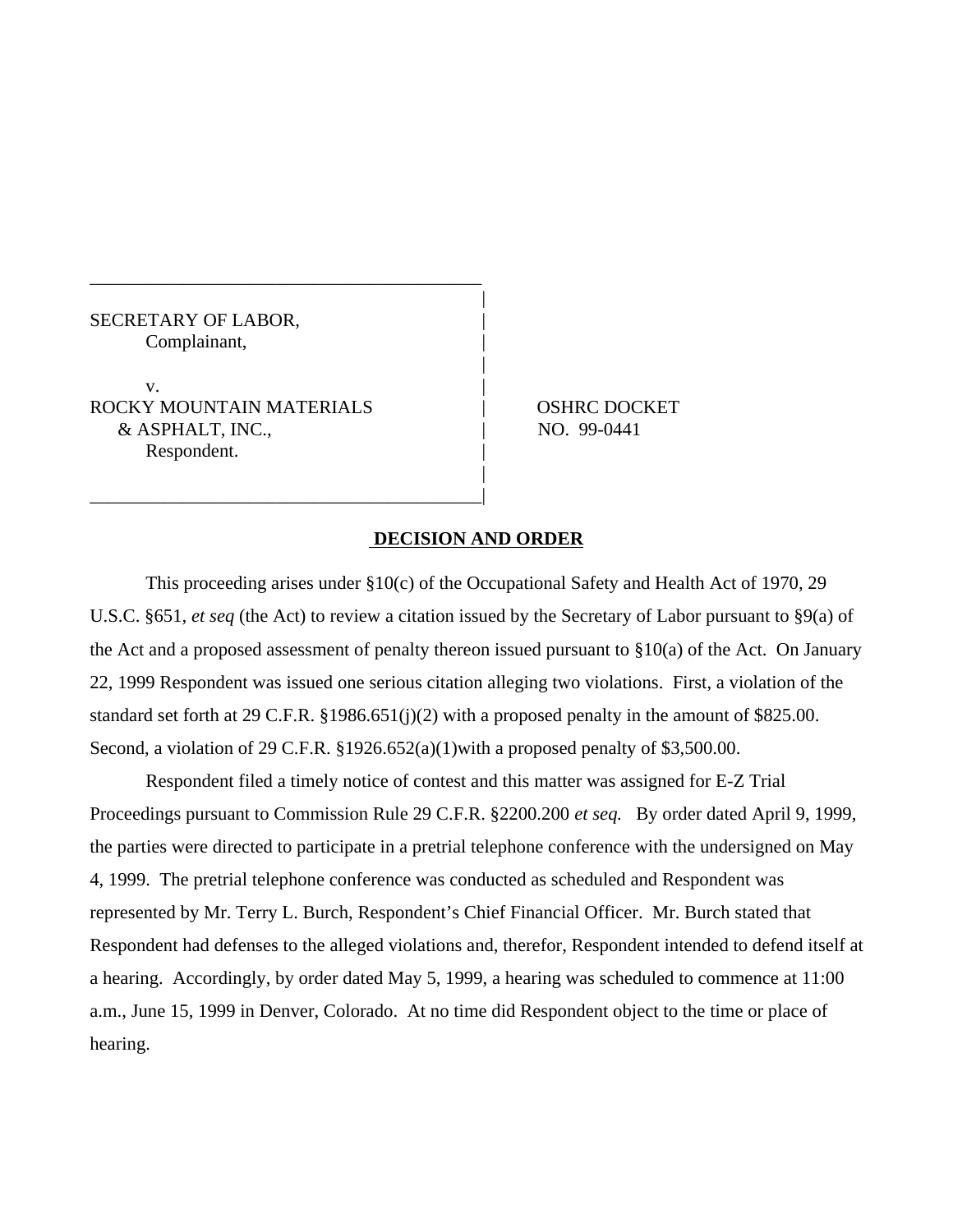The hearing was opened and placed on the record at 11:35 a.m., June 15, 1999. Complainant's representative was present; however, no person representing Respondent was present at the hearing room. Notwithstanding Respondent's failure to appear at the hearing, Complainant's counsel was directed to present evidence in support of a *prima facie* case. The Secretary presented testimony from the compliance officer who observed the alleged violations as well as a video tape of the worksite taken at the time of the inspection. The hearing concluded at 12:20 p.m. No representative of Respondent appeared at the hearing room nor has the undersigned received any message or correspondence from Respondent since the close of the hearing to the date of this order.

The citation issued to Respondent alleges the following violations:

(1) 29 CFR 1926.651(j)(2): Protection was not provided by placing and keeping excavated or other materials or equipment at least 2 feet (.61m) from the edge of excavations, or by the use of retaining devices that were sufficient to prevent materials or equipment from falling or rolling into excavations, or by a combination of both if necessary:

a) 1675 Moveen Hts. Monument, Co.; As the creating contractor, Rocky Mountain Asphalt did not ensure that a 2 foot clearance was maintained between the spoil pile and the edge of the excavation, thus exposing employees to hazards while working in the excavation.

The evidence establishes that Respondent is engaged in construction and falls within the jurisdiction of the Act and the Commission. *See Usery v. Lacy* 628 F.2d 1226 (9th Cir. 1980); *Clarence M. Jones* 11 OSHC (BNA) 1529 (1983). The compliance officer testified that Respondent's employee, Antone Berttram, dug an excavation for the purpose of constructing foundation forms. The excavation was 71 feet long, 9 feet 10 inches deep, eight feet, 5 inches wide and dug in type C soil (Tr. 9,10). Spoils from the excavation were placed within two feet of the excavation wall (Tr. 14). Moreover, employees were observed working in the trench in close proximity to the wall where the spoils were stored and, therefor, exposed to the hazard of falling spoil material (Tr. 11,16,17). According to the compliance officer, the violation had a low gravity factor; that is, a low probability of an injury and a low severity injury (Tr. 19). Moreover, a reduction in the penalty was given due to Respondent's small size. Thus, the proposed penalty in the amount of \$825.00 is assessed for the violation.

(2) 29 CFR 1926.652(a)(1): Each employee in an excavation was not protected from cave-ins by an adequate protective system designed in accordance with paragraph (b) or (c) of this section:

:

2